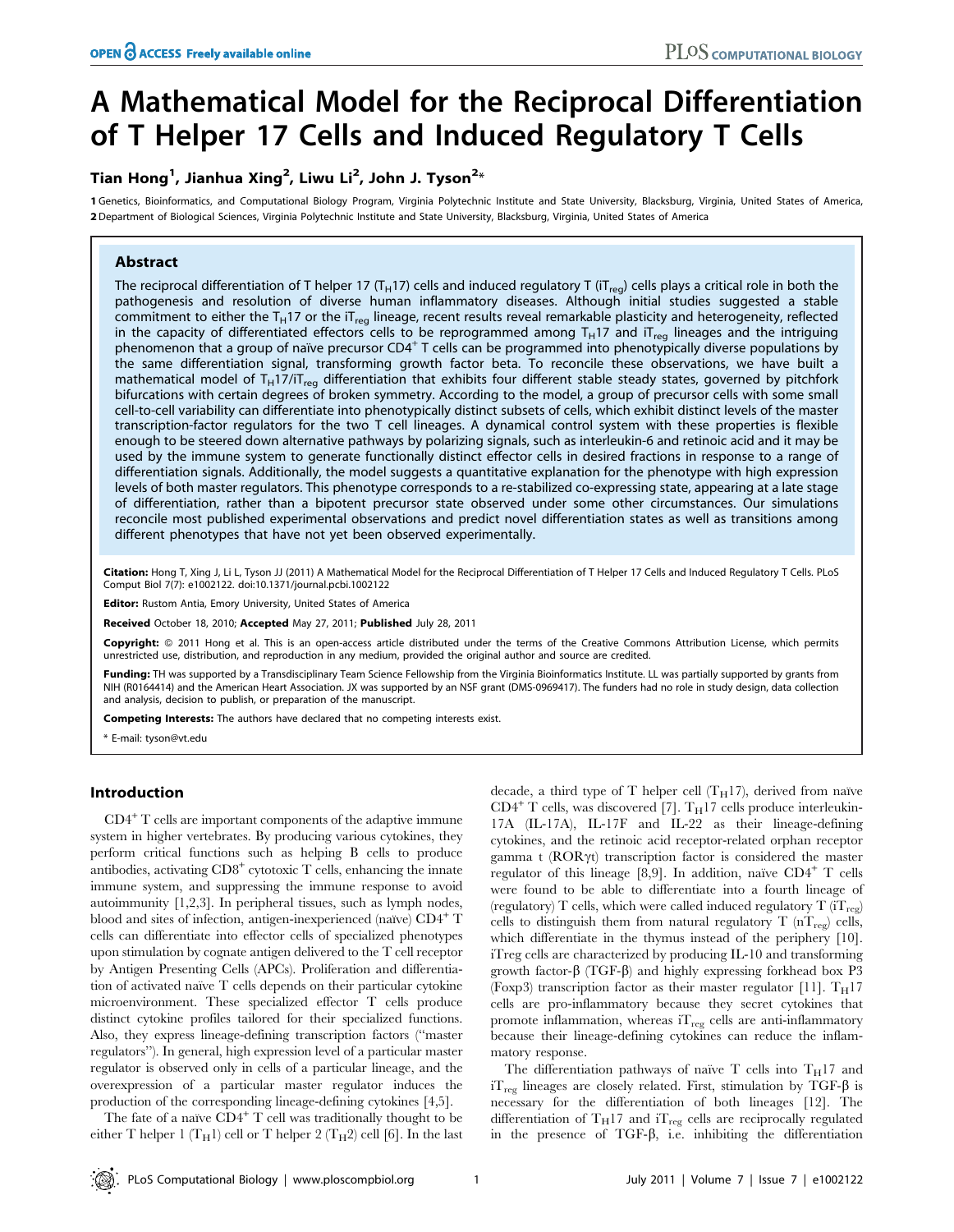#### Author Summary

In order to perform complex functions upon pathogenic challenges, the immune system needs to efficiently deploy a repertoire of specialized cells by inducing the differentiation of precursor cells into effector cells. In a critical process of the adaptive immune system, one common type of precursor cell can give rise to both T helper 17 cells and regulatory T cells, which have distinct phenotypes and functions. Recent discoveries have revealed a certain heterogeneity in this reciprocal differentiation system. In particular, treating precursor cells with a single differentiation signal can result in a remarkably diverse population. An understanding of such variable responses is limited by a lack of quantitative models. Our mathematical model of this cell differentiation system reveals how the control system generates phenotypic diversity and how its final state can be regulated by various signals. The model suggests a new quantitative explanation for the scenario in which the master regulators of two different T cell lineages can be highly expressed in a single cell. The model provides a new framework for understanding the dynamic properties of this type of regulatory network and the mechanisms that help to maintain a balance of effector cells during the inflammatory response to infection.

pathway of one lineage will result in activation of the pathway for the other lineage. This is due to the mutual antagonism between  $ROR\gamma t$  and Foxp3. Furthermore, polarizing signals, such as IL-6 and retinoic acid, can induce the differentiation of one lineage and repress that of the other one [12]. Nonetheless, differentiated  $iT_{reg}$ cells can be reprogrammed into  $T_H17$  cells in an appropriate cytokine environment [13], suggesting significant plasticity of these two lineages. In addition, stable co-expression of their master regulators ( $ROR\gamma t$  and  $F\alpha p3$ ) is observed both in vivo and in vitro [14,15]. Interestingly, these double-expressing cells were found to possess either regulatory or dual (regulatory and proinflammatory) functions in vivo [14,15].

Perhaps the most intriguing phenomenon is that antigenactivated naïve  $CD4^+$  T cells treated with TGF- $\beta$  alone give rise to a heterogeneous population, which may include three phenotypes (Foxp3-only, RORyt-only, and double-expressing cells) at an intermediate TGF- $\beta$  concentration [16], or two phenotypes (ROR $\gamma$ t-only and double-expressing cells) at a higher TGF- $\beta$ concentration [15]. In combination with TGF- $\beta$ , IL-6 can induce the differentiation of  $ROR\gamma t$  expressing cells, whereas all-trans retinoic acid (ATRA) can induce the differentiation of Foxp3 expressing cells [16,17] (Figure 1). All of these in vitro derived phenotypes can be observed in vivo, and at least some of their respective functions have been demonstrated, suggesting that these in vitro differentiation assays provide important clues to our understanding of the development of  $T_H$ 17 and  $T_{reg}$  cells in the body.

Mathematical modeling has contributed to our understanding of the differentiation of  $T_H1$  and  $T_H2$  cells [18,19,20,21,22,23,24]. Höfer et al. first demonstrated that the dynamics of the key transcription factors can govern the robustness of the lineage choice and maintenance [18,19]. Yates et al. later related transcription factor dynamics to the mix of  $T_H1$  and  $T_H2$  cells in a population of differentiating T cells [20]. Recently, Bonneau et al. [25] have proposed a Boolean-network model of the comprehensive repertoire of  $CD4^+$  T cell phenotypes, including  $T_H$ 17 and  $T_{reg}$  cells. Drawing inspiration from these earlier models, we have sought to explain, with a computational model,



Figure 1. Induction of differentiation from naı̈ve CD4<sup>+</sup> T cells to **T<sub>H</sub>17 and iT<sub>reg</sub>.** A population of antigen-activated naı̈ve CD4<sup>+</sup> T cells (white) can be induced by different types of cytokine microenvironment to produce corresponding differentiated cell populations.  $T_H$ 17 cells (red) express the ROR $\gamma$ t transcription factor, and iT<sub>reg</sub> cells (green) express the Foxp3 transcription factor. Some cells (yellow) express both master regulators and may possess both regulatory and pro-inflammatory functions.

doi:10.1371/journal.pcbi.1002122.g001

the remarkable heterogeneity of the  $T_H17$ -i $T_{reg}$  reciprocaldifferentiation system.

In terms of this model, we show that a population of naïve  $CD4^+$  T cells, with some small cell-to-cell variability, can differentiate into a heterogeneous population of effector cells with distinct phenotypes upon treatment with the primary differentiation signal (TGF-b). Polarizing signals, such as IL-6 and ATRA, can skew the differentiation to one or two phenotypes. A control system with these properties can generate functional diversity of the induced cell populations and can be regulated with great flexibility by diverse environmental cues. In addition, the model suggests how treatment with different concentrations of TGF- $\beta$ may favor different responding phenotypes, and how conversions among these phenotypes may be guided. Finally, the model gives a new quantitative explanation for double-expressing cells, suggesting that they are 're-stabilized co-expressing' cells rather than transient intermediate cells in the differentiation pathway. The model predicts that double-expressing cells should appear at a relatively late stage of the differentiation process, and they may be intended for specific functions. In all, our model provides a novel mathematical framework for understanding this reciprocal differentiation system, and it gives new insights into the regulatory mechanisms that underlie the molecular control of certain immune responses.

#### Results

## A model with symmetrical interactions predicts three differentiated phenotypes of  $CD4<sup>+</sup>$  T cells induced by  $TGF- $\beta$$

To illustrate our basic idea, we first construct a model of a simple and perfectly symmetrical regulatory network (Figure 2A). In the Methods section we describe how this network is converted into a pair of nonlinear ordinary differential equations (ODEs) for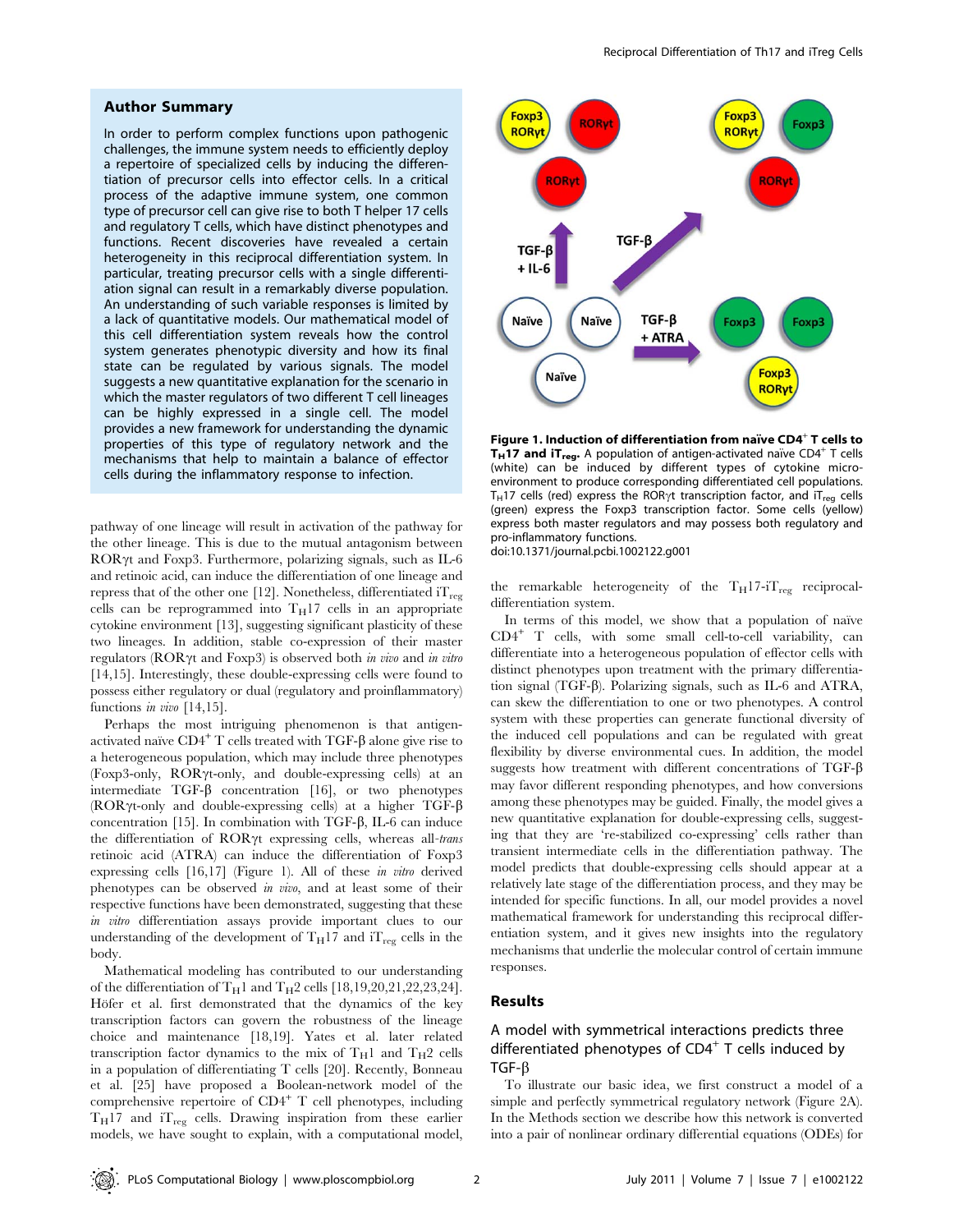the time rates of change of Foxp3 and  $ROR\gamma t$ . The rate functions for this model contain 12 kinetic parameters, whose basal values are specified in the Methods section (Table 1) for the ''symmetrical model without intermediates''. The solution of these ODEs for the basal values, and with  $[TGF- $\beta$ ] = 0$ , evolves to a stable steady state where both ROR $\gamma$ t and Foxp3 have a low level of expression ( $ROR\gamma t^{\text{low}}F\text{ox}p3^{\text{low}}$ ). This steady state corresponds to a naïve CD4<sup>+</sup> T cell (Figure 3A). In the presence of a sufficient TGF- $\beta$ signal, the regulatory network might evolve to one of three other steady states, namely  $\text{ROR}\gamma\text{t}^{\text{high}}\text{Foxp3}^{\text{low}}, \ \text{ROR}\gamma\text{t}^{\text{low}}\text{Foxp3}^{\text{high}}$ and ROR $\gamma t^{\text{high}}$ Foxp3high states, corresponding to ROR $\gamma$ t-only, Foxp3-only and double-expressing phenotypes. Note that these stable steady states are also referred as 'cell fate attractors' in some other studies, and this concept facilitates our understanding of cell lineage choice and reprogramming (reviewed in [26]). Figure 3B shows a scenario in which the TGF- $\beta$  signal triggers the formation of a tri-stable system. In this particular case, the  $ROR\gamma t^{\rm low}F{\rm ox-}$  $p3$ <sup>low</sup> state is no longer a stable steady state, and naïve cell, which was previously stabilized in the ROR $\gamma t^{\rm low}$ Foxp3<sup>low</sup> state, would differentiate into the  $\text{ROR}\gamma\text{t}^{\text{high}}\text{Foxp3}^{\text{high}}$  state, whose basin of attraction (the white region in Figure 2B) contains the naïve state of the cell.

However, cell-to-cell variability can produce other results. We interpret cell-to-cell-variability as small deviations of the parameter values from their basal settings in Table 1. The basal settings correspond to the behavior of an ''average'' cell, but any particular cell will deviate somewhat from this average behavior. As consequences of the changing parameter values in any particular cell, the position of the  $\overline{ROR}\gamma t^{\text{low}}F\text{exp}3^{\text{low}}$  state changes, the boundaries of the basins of attractions change, and the fate of the naïve cell may change. The naïve T cell will differentiate into the stable steady state in whose basin of attraction it lies. That is, depending on the precise parameter values of the cell, its  $\widehat{ROR}\gamma t^{\mathrm{low}}F\mathrm{exp}3^{\mathrm{low}}$  state may lie in any of the three basins of attraction of the TGF-b-stimulated system. Figure 3C depicts three cells in the population that adopt three different fates because of the variability among them. With a random sample of cells, each of the three differentiated states can be populated by a significant fraction of cells (Figure 3D). Although cell-to-cell variability does not make large changes in the position of the  $ROR\gamma t^{\rm low}$ Foxp3low state, it has a dramatic influence on the basins

of attraction of the stable steady states, which determines the fate of the cell once the differentiation signal is turned on.

Since the system has four distinct steady states that correspond to four distinct phenotypes, we next looked for the relationships among these steady states using bifurcation analysis of an average cell. Because of the symmetrical nature of the interactions, an average cell exhibits sub-critical pitchfork bifurcations with  $TGF-\beta$ concentration as the control parameter (Figure 4A). (The notion of a pitchfork bifurcation was used earlier, in references [27,28], to explain a system of hematopoietic cell differentiation in which multiple lineages might be adopted.) Notably, the  $ROR\gamma t^{\rm low}F{\rm ox}$  $p3$ low state is only stable at low TGF- $\beta$  concentration. At an intermediate concentration of TGF- $\beta$  ( $\sim$ 0.25 units in Figure 3A), the system bifurcates into two lineage-specific branches, corresponding to ROR $\gamma t^{\rm high}$ Foxp3<sup>low</sup> and ROR $\gamma t^{\rm low}$ Foxp3<sup>high</sup> states. The fourth type of stable steady state  $(ROR\gamma t^{\text{high}}F\text{exp3}^{\text{high}})$ appears at higher TGF- $\beta$  signal strength ( $> 0.37$  in Figure 3A), when the autoactivation of  $ROR\gamma t$  and  $Foxp3$  eventually overrides their mutual inhibition and makes the double-expressing state the dominant phenotype of the population.

We next checked the influence of  $TGF- $\beta$  concentration on the$ fractions of responding phenotypes in a population of induced cells. For various values of  $[TGF- $\beta$ ], we simulated a population of$ naïve  $CD4^+$  T cells with cell-to-cell variability. In agreement with the bifurcation analysis,  $ROR\gamma t^{\text{high}}F\text{exp3}^{\text{low}}$  and  $\bar{R}OR\gamma t^{\text{low}}F\text{ox}$ p3high cells appeared simultaneously over an intermediate range of [TGF- $\beta$ ] (between  $\sim 0.2$  and  $\sim 0.55$  units). The fraction of  $ROR\gamma t^{\text{high}}F\text{exp3}^{\text{high}}$  cells increases at higher TGF- $\beta$  concentrations and eventually dominates the population when [TGF- $\beta$ |>0.55. In the vicinity of 0.5 units of TGF- $\beta$ , the cell population is heterogeneous, with comparable fractions of all three stable phenotypes (Figure 4A lower panel).

Although this initial model accommodates the presence of dualpositive  $T_H17/iT_{reg}$  cells, it cannot fully explain the fine regulatory effects of varying  $TGF- $\beta$  concentrations. For example, this model$ predicts that double-expressing cells dominate the population when  $TGF- $\beta$  concentration is high, and that single-expressing cells may be$ converted into double-expressing cells by increasing [TGF-b]. In fact, this is not necessarily true if the effects of  $TGF-\beta$  saturate at high  $[TGF- $\beta$ ]. To take saturation effects into account, we incorporated$ two intermediate signaling proteins between  $TGF-\beta$  and the



Figure 2. Influence diagrams of the mathematical models. A. Symmetrical model without intermediates. B. Symmetrical model with intermediates.  $C$ . Asymmetrical model with three input signals: TGF- $\beta$ , ATRA, and IL-6. doi:10.1371/journal.pcbi.1002122.g002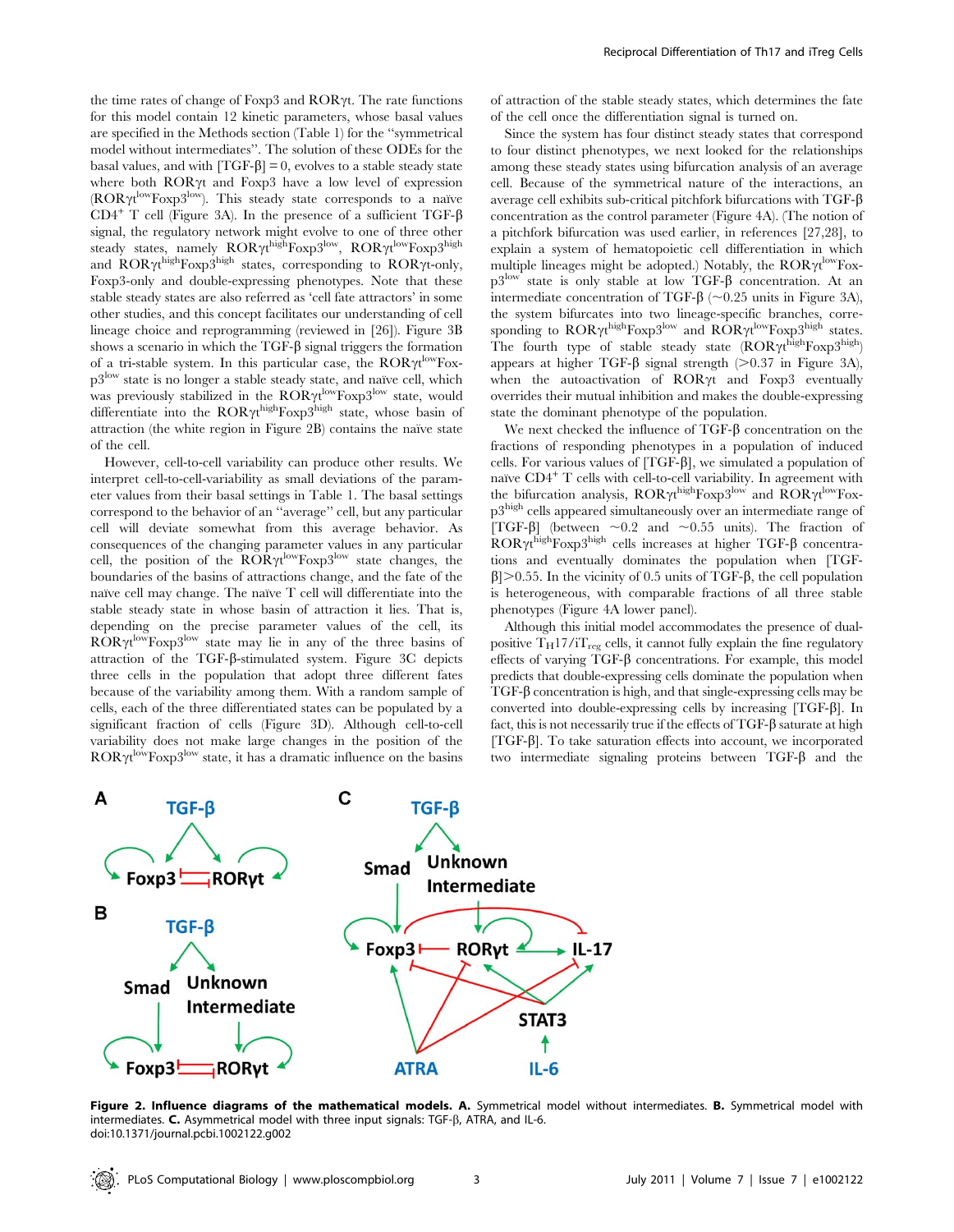Table 1. Descriptions and basal values of parameters.

| Parameter<br>name                                          | <b>Description</b>                                     | <b>Basal value in symmetrical</b><br>model without intermediates | <b>Basal value in symmetrical</b><br>model with intermediates | <b>Basal value in model with</b><br>broken symmetry |
|------------------------------------------------------------|--------------------------------------------------------|------------------------------------------------------------------|---------------------------------------------------------------|-----------------------------------------------------|
| $\gamma_{\rm ROR\gamma t}$                                 | Relaxation rate of ROR $\gamma$ t                      | $\mathbf{1}$                                                     | $\mathbf{1}$                                                  | $\mathbf{1}$                                        |
| $\gamma_{\rm Foxp3}$                                       | Relaxation rate of Foxp3                               | $\mathbf{1}$                                                     | $\mathbf{1}$                                                  | $\mathbf{1}$                                        |
| $\sigma_{\rm ROR\gamma t}$                                 | Steepness of sigmoidal function for RORyt              | 5                                                                | 5                                                             | $\overline{7}$                                      |
| $\sigma_{\rm Foxp3}$                                       | Steepness of sigmoidal function for Foxp3              | 5                                                                | 5                                                             | 5                                                   |
| $\omega_{\text{ROR}\gamma t}^{\upsilon}$                   | Basal activation state of ROR $\gamma$ t               | $-0.8$                                                           | $-0.8$                                                        | $-0.84$                                             |
| $\omega_{\rm Foxp3}^{\rm o}$                               | Basal activation state of Foxp3                        | $-0.8$                                                           | $-0.8$                                                        | $-0.92$                                             |
| $\omega_{\rm ROR\gamma t\rightarrow ROR\gamma t}$          | Weight of autoactivation of ROR $\gamma$ t             | 1.24                                                             | 1.2                                                           | 0.7                                                 |
| $\omega$ Foxp3→ROR $\gamma t$                              | Weight of inhibition on ROR $\gamma$ t by Foxp3        | $-0.4$                                                           | $-0.4$                                                        | NA                                                  |
| $\omega_{\text{Foxp3} \rightarrow \text{Foxp3}}$           | Weight of autoactivation of Foxp3                      | 1.24                                                             | 1.2                                                           | 1.28                                                |
| $\omega_{\text{ROR}\gamma\text{t}\rightarrow\text{Foxp3}}$ | Weight of inhibition on Foxp3 by ROR $\gamma t$        | $-0.4$                                                           | $-0.4$                                                        | $-0.54$                                             |
| $\omega_{TGF\beta\rightarrow ROR\gamma t}$                 | Weight of activation on ROR $\gamma$ t by TGF- $\beta$ | 1.2                                                              | <b>NA</b>                                                     | <b>NA</b>                                           |
| $\omega$ TGF $\beta \rightarrow$ Foxp3                     | Weight of activation on Foxp3 by TGF- $\beta$          | 1.2                                                              | <b>NA</b>                                                     | NA                                                  |
| γш                                                         | Relaxation rate of unknown intermediate (UI)           | <b>NA</b>                                                        | $\mathbf{1}$                                                  | $\mathbf{1}$                                        |
| $\gamma_{\rm Smad}$                                        | Relaxation rate of Smad                                | <b>NA</b>                                                        | $\mathbf{1}$                                                  | $\mathbf{1}$                                        |
| $\sigma_{\rm UI}$                                          | Steepness of sigmoidal function for UI                 | <b>NA</b>                                                        | 10                                                            | 12                                                  |
| $\sigma$ Smad                                              | Steepness of sigmoidal function for Smad               | NA                                                               | 10                                                            | 20                                                  |
| $\omega_\mathrm{UI}^\mathrm{o}$                            | Basal activation state of UI                           | <b>NA</b>                                                        | $-0.2$                                                        | $-0.23$                                             |
| $\omega^{\mathrm{o}}_{\mathrm{Smad}}$                      | Basal activation state of Smad                         | NA                                                               | $-0.2$                                                        | $-0.225$                                            |
| $\omega_{\text{UI}\rightarrow\text{ROR}\gamma\text{t}}$    | Weight of activation on $ROR\gamma t$ by UI            | <b>NA</b>                                                        | 0.62                                                          | 0.86                                                |
| $\omega$ Smad $\rightarrow$ Foxp3                          | Weight of activation on Foxp3 by Smad                  | NA                                                               | 0.62                                                          | 0.68                                                |
| $\omega_{TGF\beta\rightarrow UI}$                          | Weight of activation on UI by TGF- $\beta$             | <b>NA</b>                                                        | 1.2                                                           | $\mathbf{1}$                                        |
| $\omega_{\text{TGF}\beta \rightarrow \text{Smad}}$         | Weight of activation on Smad by TGF- $\beta$           | <b>NA</b>                                                        | 1.2                                                           | 1                                                   |
| $\omega_{\text{ATRA} \rightarrow \text{ROR}\gamma t}$      | Weight of inhibition on ROR <sub>7</sub> t by ATRA     | <b>NA</b>                                                        | <b>NA</b>                                                     | $-0.04$                                             |
| $\omega$ ATRA $\rightarrow$ Foxp3                          | Weight of activation on Foxp3 by ATRA                  | NA                                                               | NA                                                            | 0.035                                               |
| $\gamma_{\rm IL17}$                                        | Relaxation rate of IL-17                               | <b>NA</b>                                                        | <b>NA</b>                                                     | $\mathbf{1}$                                        |
| $\sigma_{\rm IL17}$                                        | Steepness of sigmoidal function for IL-17              | NA                                                               | ΝA                                                            | 30                                                  |
| $\omega^\text{o}_{\text{IL17}}$                            | Basal activation state of IL-17                        | <b>NA</b>                                                        | <b>NA</b>                                                     | $-0.82$                                             |
| $\omega_{\rm ROR\gamma t\rightarrow IL17}$                 | Weight of activation on IL-17 by ROR $\gamma t$        | <b>NA</b>                                                        | <b>NA</b>                                                     | 0.22                                                |
| $\omega_{\text{Foxp3} \rightarrow \text{IL17}}$            | Weight of inhibition on IL-17 by Foxp3                 | <b>NA</b>                                                        | <b>NA</b>                                                     | $-0.8$                                              |
| $\omega$ STAT3 $\rightarrow$ IL17                          | Weight of activation on IL-17 by STAT3                 | <b>NA</b>                                                        | <b>NA</b>                                                     | 0.6                                                 |
| $\omega$ ATRA $\rightarrow$ IL17                           | Weight of inhibition on IL-17 by ATRA                  | <b>NA</b>                                                        | <b>NA</b>                                                     | $-0.1$                                              |
| $\gamma$ stat $_3$                                         | Relaxation rate of STAT3                               | <b>NA</b>                                                        | <b>NA</b>                                                     | 0.1                                                 |
| $\sigma$ STAT3                                             | Steepness of sigmoidal function for STAT3              | <b>NA</b>                                                        | <b>NA</b>                                                     | 10                                                  |
| $\omega^{\mathrm{o}}_{\text{STAT3}}$                       | Basal activation state of STAT3                        | <b>NA</b>                                                        | <b>NA</b>                                                     | $-0.4$                                              |
| $\omega$ STAT3→ROR $\gamma t$                              | Weight of activation on RORyt by STAT3                 | <b>NA</b>                                                        | <b>NA</b>                                                     | 0.2                                                 |
| $\omega$ STAT3 $\rightarrow$ Foxp3                         | Weight of inhibition on Foxp3 by STAT3                 | <b>NA</b>                                                        | NA                                                            | $-0.1$                                              |
| $\omega_{\text{IL6}\rightarrow\text{STAT3}}$               | Weight of activation on STAT3 by IL-6                  | <b>NA</b>                                                        | <b>NA</b>                                                     | 0.2                                                 |
| IL6                                                        | Concentration of IL-6                                  | <b>NA</b>                                                        | NA                                                            | C                                                   |
| [ATRA]                                                     | Concentration of ATRA                                  | <b>NA</b>                                                        | <b>NA</b>                                                     | $\mathsf C$                                         |
| $[TGF\beta]$                                               | Concentration of TGF-B                                 | C                                                                | C                                                             | $\mathsf C$                                         |

C: Values are specified in each simulation and might be changed at certain times during the simulation. These parameters are not subject to cell-to-cell variations. doi:10.1371/journal.pcbi.1002122.t001

transcription factors Foxp3 and  $ROR\gamma t$  (Figure 2B). In this case, the system can be tri-stable even at high concentrations of  $TGF- $\beta$ , and$ the total conversion of single-expressing cells into double-expressing cells would not occur. Instead, co-existence of the three phenotypes in comparable fractions might be observed over a wide range of [TGF- $\beta$ ] (Figure 4B).

## A model with asymmetrical interactions provides a better account of the regulatory functions of TGF- $\beta$  during the coupled differentiation of  $T_H$ 17 and  $T_{req}$  cells

We next considered an asymmetrical model in which the network topology and parameter values differ from the symmetrical model. In the model with perfect symmetry, we assumed that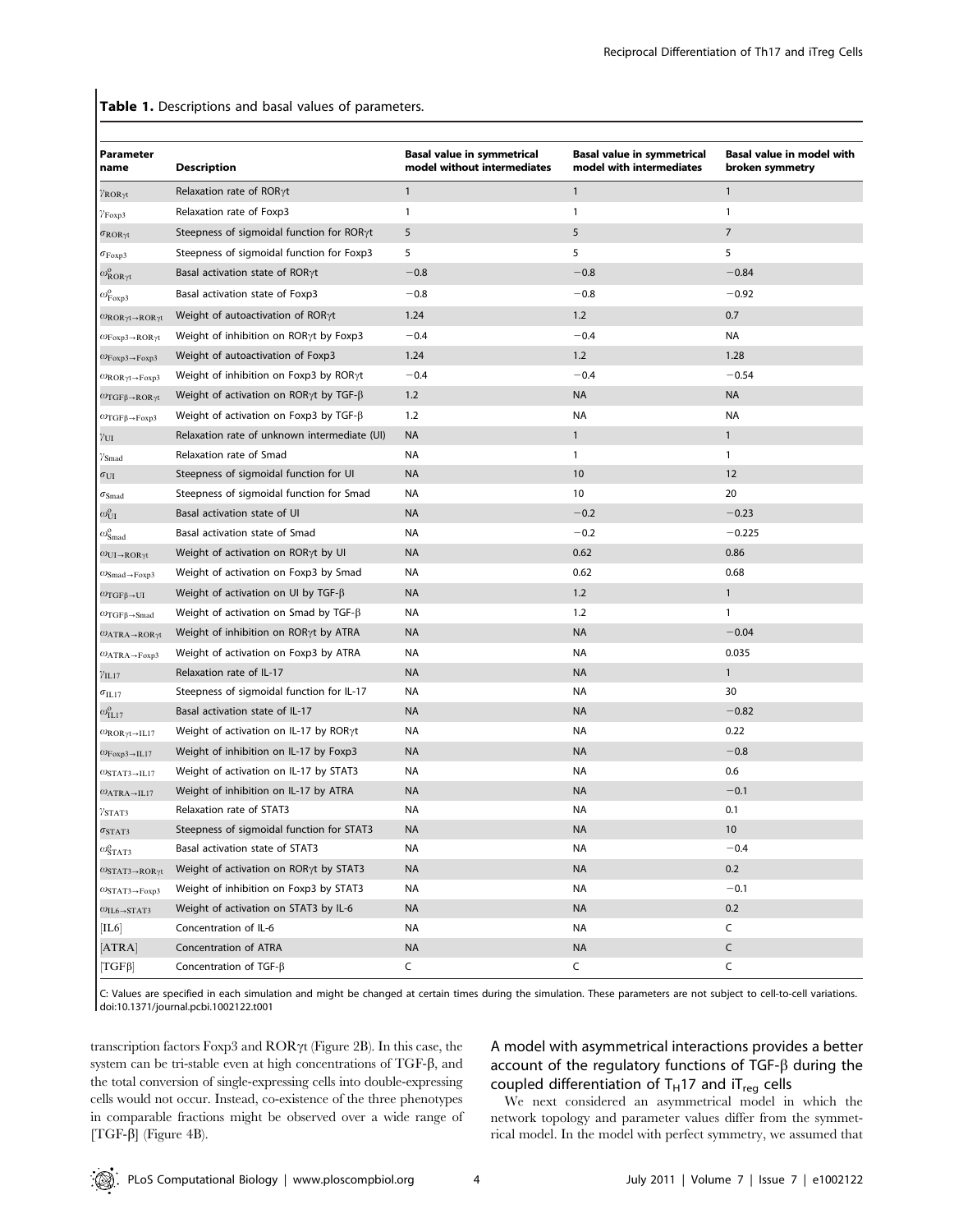

Figure 3. Phase plane analysis of the symmetrical model without intermediates. X and Y axes: dimensionless quantities that represent the intracellular concentrations of master regulators Foxp3 and ROR<sub>Y</sub>t respectively. Value = 1 indicates the maximum intracellular concentration of the master regulator, and value = 0 indicates the absence of the master regulator. Red Line: nullcline for ROR<sub>Y</sub>t. Green line: nullcline for Foxp3. Steady states, at the intersections of red and green nullclines, are labeled as 'u' (unstable) or 's' (stable). Magenta dashed line with arrow: trajectory of a timecourse simulation. Semi-transparent red and green areas: the basins of attractions for ROR<sub>YL</sub><sup>high</sup>Foxp3<sup>low</sup> and ROR<sub>YL</sub>lowFoxp3<sup>high</sup> states, respectively. A. Phase plane for the average cell with [TGF-ß] = 0. Magenta circle: RORy<sup>low</sup>Foxp3<sup>low</sup> steady state. B. Phase plane for the average cell with [TGF- $\beta$ ] = 0.5 units. Magenta circle is the location of the steady state in Panel A. C. Overlaid phase planes and trajectories for three cells adopting distinct fates. D. Simulation trajectories for a population of 30 cells on the plane of ROR $\gamma$ t and Foxp3. doi:10.1371/journal.pcbi.1002122.g003

the inhibitions between Foxp3 and ROR $\gamma$ t are equally strong, which is not supported by existing experimental evidence. In fact, Foxp3 is better known for its inhibitory function on IL-17, a downstream effector of  $ROR\gamma t$ , as demonstrated by Williams and Rudensky [29]. Therefore, we revised our model by removing the direct inhibition of  $ROR\gamma t$  expression by Foxp3 and adding the inhibition of IL-17 expression by Foxp3. This revised model, with broken symmetry (Figure 1C, Table 1-last column, and Figure 3C) shows some new features. First,  $ROR\gamma t$  behaves ultrasensitively in response to varying  $[TGF- $\beta$ ] because of  $ROR\gamma t$ 's positive$ (autoregulatory) feedback loop. Secondly, Foxp3 exhibits multiple saddle-node bifurcations derived from the broken symmetries of the pitchforks. Interestingly, the four types of stable steady states observed with the symmetrical model have been retained for

Foxp3, and thus for the entire system. In fact, by varying  $[TGF- $\beta$ ],$ it is possible to obtain all three differentiated phenotypes in significant fractions simultaneously. Doing the same analysis for the effect of  $[TGF- $\beta$ ]$  on the induced cell population (Figure 4C) lower panel), we found that the asymmetrical model behaved similarly to the symmetrical model. At low  $[TGF- $\beta$ ], Foxp3 single$ positive cells are predicted to be the dominant cell type. As [TGF- $\beta$ ] increases to intermediate or high levels, the ROR $\gamma t$  singlepositive cells and the double-positive cells should appear and coexist.

These simulation results are in agreement with recently published experimental data documenting the differential effects of TGF- $\beta$  on the differentiation of T<sub>H</sub>17 and iT<sub>reg</sub> cells [16]. Indeed, at certain intermediate concentrations of  $TGF- $\beta$ , three$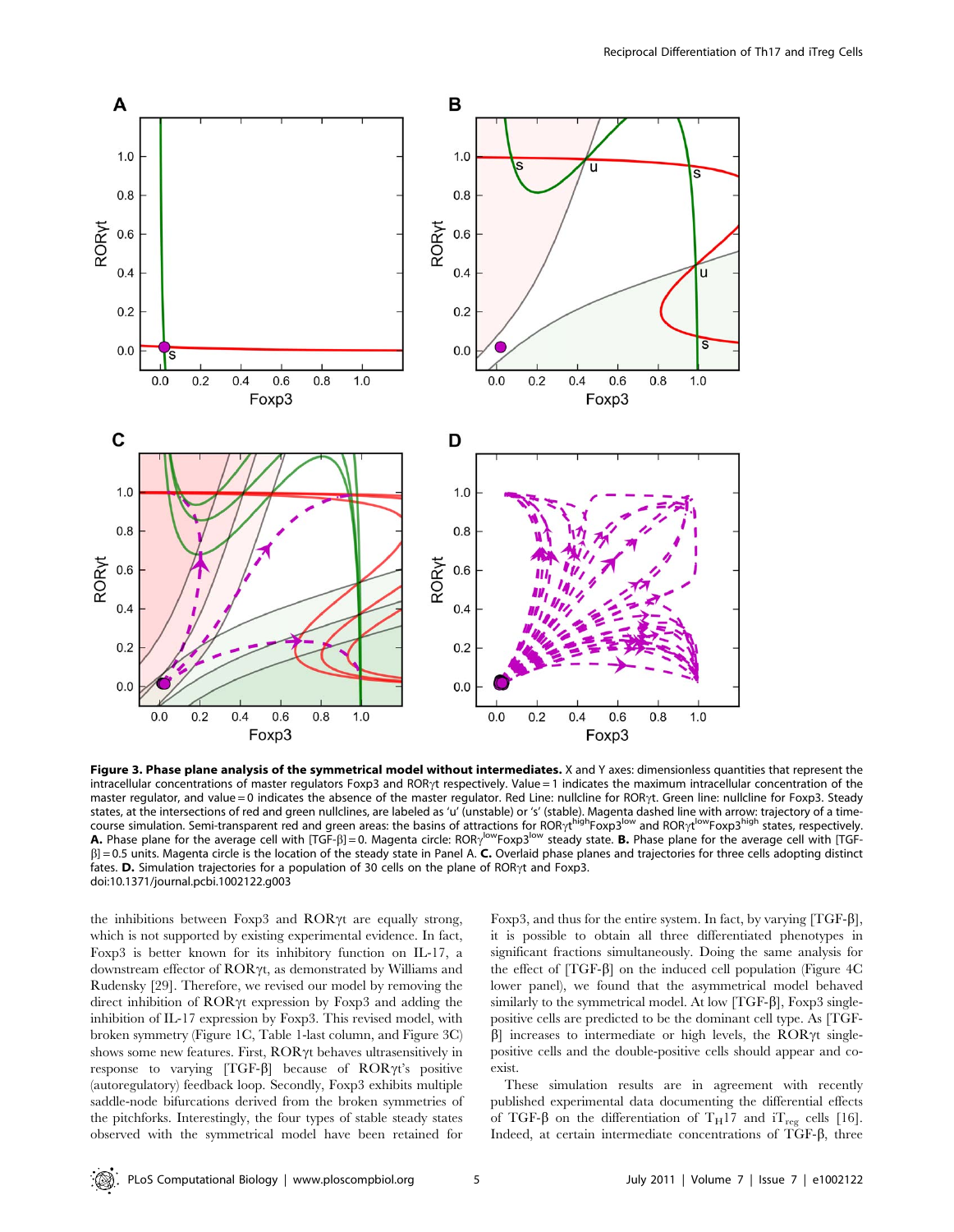

Figure 4. Bifurcation diagrams and signal-response curves for three models. Upper and middle panels: one-parameter bifurcation diagrams for the average cell. Steady state levels of ROR<sub>Y</sub>t and Foxp3 are plotted as functions of TGF-ß concentration. Solid line: stable steady states. Dashed line: unstable steady states. Lower panels: signal-response curves. For each point on the abscissa (for [TGF- $\beta$ ] = constant), we simulate induced differentiation of a population of 1000 cells. Percentages of cells at the alternative steady states are plotted as functions of TGF-β concentration used for induction. Red line: ROR<sub>'(t</sub>-only cells. Green line: Foxp3-only cells. Yellow line: double-expressing cells. Blue marker: Foxp3expressing cells. Magenta marker: IL-17 producing cells. A. Symmetrical model without intermediates. B. Symmetrical model with intermediates. C. Asymmetric model. Dotted vertical lines denote representative experimental levels of TGF-b. doi:10.1371/journal.pcbi.1002122.g004

phenotypes in comparable fractions have been observed [16]. In addition, the maximum percentage of Foxp3 single-positive cells was observed at some lower concentration of TGF- $\beta$ . As [TGF- $\beta$ ] was increased, the percentage of Foxp3 single-positive cells decreased, accompanied by a concordant rise in the percentage of ROR $\gamma$ t-expressing cells [16]. At higher concentrations of TGF- $\beta$ , ROR $\gamma$ t-only cells and double-expressing cells were found to coexist in comparable percentages [15].

Our model not only validates existing published data on the coexistence of two or more phenotypes in mixed T helper cell populations but also predicts that increasing TGF-b concentration will cause the transformation of Foxp3 single-positive cells into  $ROR\gamma t$ -expressing cells. Conversely, decreasing TGF- $\beta$  concentration might result in the reverse transformation.

#### Our model accommodates the observed effect of IL-6 skewing T cells into a 'ROR $\gamma$ t-only' phenotype

We next simulated the influence of IL-6 on this reciprocal differentiation system. In the asymmetrical model (Figure 3C), IL- $6$  activates STAT3, which favors production of ROR $\gamma t$  over Foxp3. In this model, IL-6 will not trigger differentiation in the absence of TGF-b. However, IL-6 significantly increases the fraction of  $ROR\gamma$ t-only cells over a wide range of TGF- $\beta$ concentrations (Figure 4A). Also, it stimulates some of the cells in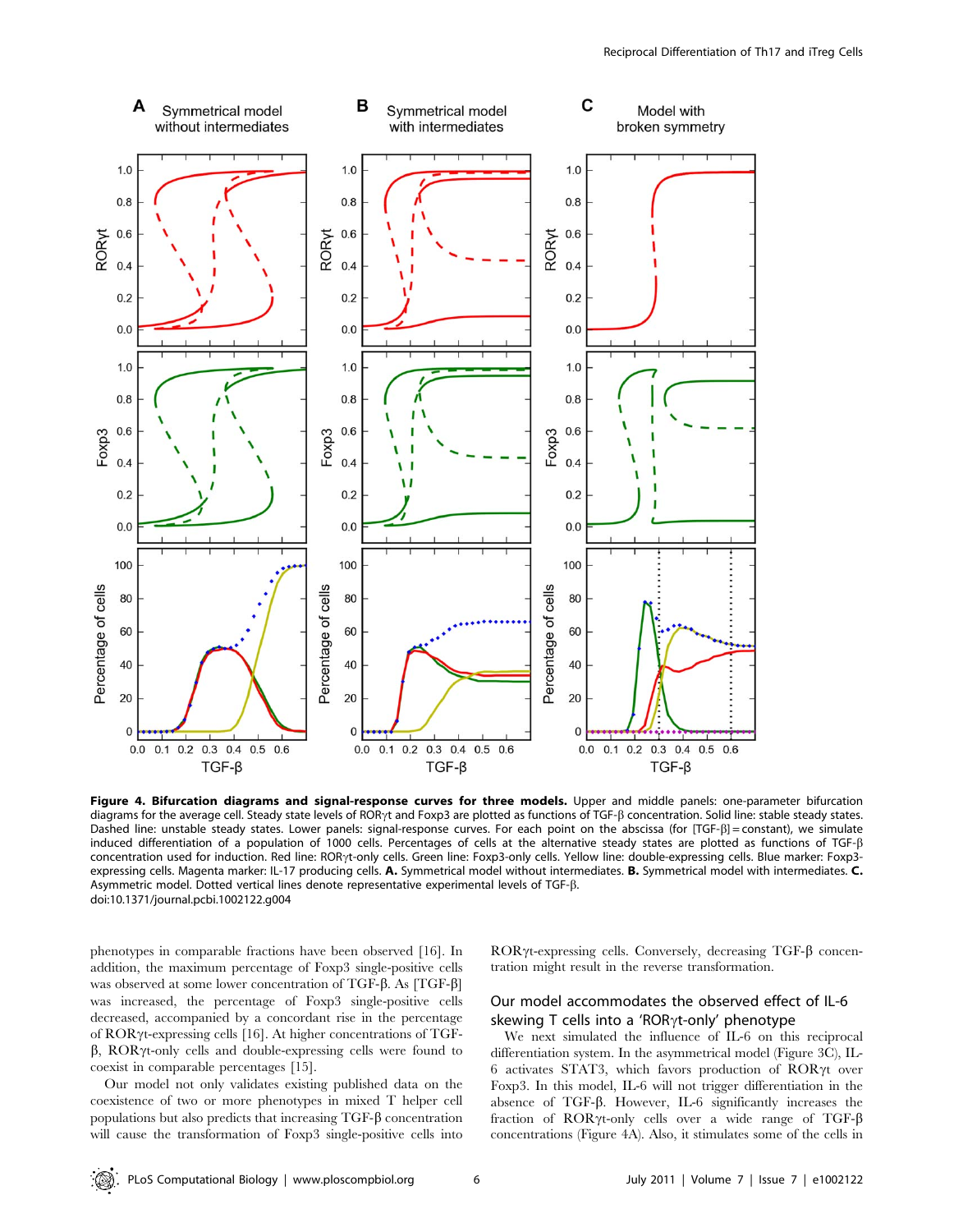the (simulated) population to produce IL-17. These results are consistent with the observations of a few groups [13,16]. In particular, Zhou et al. observed that low level  $TGF-\beta$  favors the  $ROR\gamma$ t-only phenotype and IL-17 production, whereas higher concentrations of  $TGF- $\beta$  inhibit the production of IL-17. They$ also reported that the decrease of IL-17 production at higher  $TGF- $\beta$  concentration is accompanied by an increase of Foxp3$ expressing cells. We see this phenomenon in our simulation, and we further suggest that the decrease of  $ROR\gamma$ -only cells, or the increase of the double-expressing cells, accounts for the reduced production of IL-17 at high  $TGF- $\beta$  concentration, because$ double-expressing cells are known to be much less effective in producing IL-17 than the  $ROR\gamma$ t-only cells, at least in this type of in vitro assay with TGF- $\beta$  and IL-6 [15,16]. However, Zhou et al. observed a pronounced inhibition of IL-17 production at higher  $TGF- $\beta$  concentration even when Foxp3 expression had not been$ remarkably raised [16]. This discrepancy suggests that high TGF- $\beta$  level may trigger Foxp3-independent repression of IL-17 production.

Both the observations by Zhou et al. and our simulations demonstrate that only a minor fraction of ROR $\gamma$ t-only cells exhibit IL-17 production even in the presence of IL-6. In fact, this is not an idiosyncratic phenomenon. Mariani et al. recently discovered that only a subset of  $T_H2$  cells produce IL-4 due to cellto-cell variability [30], suggesting that the production of lineagespecific cytokines in T helper cells can be controlled by stochastic mechanisms.

## Our model accommodates the effect of ATRA skewing T cells into a Foxp3-expressing phenotype

In the asymmetrical model (Figure 3C), ATRA favors production of Foxp3 over  $ROR\gamma t$ . Hence, in our simulation of TGF- $\beta$ +ATRA stimulation, we found that the percentage of Foxp3-only cells and double-expressing cells significantly increased as compared to TGF- $\beta$  alone (compare Figure 4B to Figure 3C). Like IL-6, ATRA did not trigger differentiation by itself. We next checked if ATRA can suppress the polarizing effect of IL-6. In our simulation, ATRA was effective in reducing the IL-6 induced production of IL-17. In addition, at high TGF- $\beta$  concentration, ATRA significantly decreased the percentage of  $ROR\gamma$ t-only cells, and resulted in a population with comparable fractions of  $ROR\gamma$ t-only cells and double-expressing cells (Figure 5C). All of these simulation results are consistent with published data [13,15,17,31]. Our model suggests that ATRA can significantly increase the percentage of Foxp3-only cells at intermediate TGF- $\beta$  concentration, and the percentage of double-expressing cells at high TGF- $\beta$  concentration.

## Our model predicts that IL-6 may reprogram  $IT_{reg}$  cells to IL-17 producing cells, while ATRA may prevent this reprogramming effect

With our model, we next checked whether IL-6 could reprogram differentiated  $iT_{reg}$  cells into  $T_H$ 17 cells. We first induced a population of naïve  $CD4^+$  T cells to differentiate into a population dominated by 'Foxp3-only' cells with an intermediate level of TGF- $\beta$  (0.28 units). After the cells came to their Foxp3only steady state, we raised the IL-6 signal to 10 units and continued the simulation. We found that almost all the cells expressing Foxp3 before adding IL-6 stopped producing Foxp3 upon the treatment with IL-6, and a subset of 'ROR $\gamma$ t-only' cells dominated the population. A fraction of these  $ROR\gamma$ t-only cells produced IL-17 (Figure 6A, left panel).

When we induced the differentiation of  $iT_{reg}$  cells with TGF- $\beta$ +ATRA and performed the same reprogramming simulation, we found that ATRA did not prevent the repression of Foxp3 expression by IL-6 significantly. However, ATRA prevented the formation of IL-17 producing cells (Figure 6A, right panel). The reprogramming capability of IL-6 and the inhibitory effect of ATRA have been observed by Yang et al. [13].

Analyzing the concentration dependence of these reprogramming effects, we found that a high level of IL-6 may exclusively down-regulate Foxp3 expression (Figure 6B, left panel) whereas a high level of ATRA may predominantly prevent IL-17 expression (Figure 6B, right panel). Interestingly, when both of these factors are present in high concentration, our model predicts that, although most cells exhibit high expression of  $ROR\gamma t$ , there are almost no IL-17-producing cells in the population. Future experimental studies are warranted to confirm these intriguing predictions.

Table 2 summarizes the observations that are in agreement with our simulation results and the testable predictions that we have made based on the bifurcation analyses and signal-response curves.

#### **Discussion**

Previous mathematical models have shown how differentiation signals can trigger a robust switch during the development of  $T_H1$ or  $T_H2$  cells  $[18,19,20,21,22,23,24]$ . In particular, earlier modeling studies by Höfer et al. demonstrated how the interactions among transcription factors can create a memory for  $T_H$ <sup>2</sup> lineage commitment and govern the choice of  $T_H$ 1 and  $T_H2$  lineages [18,19]. These studies focused on the dynamics of transcription factors within a single (average) cell, but the authors also pointed out that cell-to-cell variability in a  $CD4^+$  T cell population can be modeled mathematically by introducing parametric variations to the ordinary differential equations (ODEs). In addition to modeling molecular interactions, the study by Yates et al. related the dynamics of transcription factors to the phenotypic composition of  $T_H1$  and  $T_H2$  cell populations [20]. The authors built comprehensive ODE-based models which take into account cell proliferation, intercellular communication, and cell-to-cell variability. Yates et al. modeled cell-to-cell variability by variations in initial conditions, but we consider parametric variations to be a more important source of cell-to-cell variability (see Methods).

The reciprocal differentiation of  $T_H$ 17 and i $T_{reg}$  cells, although a relatively new research field, has already been shown to exhibit many interesting and unique features, and yet it has not been studied in quantitative detail using mathematical models. The work presented here reveals some of the intriguing regulatory mechanisms of this differentiation system. We showed that the four phenotypes of cells, corresponding to four different steady states of the dynamical system, are derived from a pitchfork bifurcation with certain degree of broken symmetry. A single primary differentiation signal, TGF-β, can give rise to multiple cell types with distinct functions, while other polarizing differentiation signals, such as IL-6 as ATRA, skew the system to particular type(s) of cells. If we regard  $TGF-\beta$  as tossing dice for the naïve cells, those polarizing signals may load the dice, although they may not toss the dice themselves. The remarkable advantage of this system is that functionally synergic cells could be generated simultaneously in desired fractions with some simple differentiation inducers.

Our model suggests that the double-expressing phenotype is a re-stabilized co-expressing state, which should be observed in relatively late stages of cell differentiation. Previously, van den Ham and de Boer found this type of state in a similar dynamical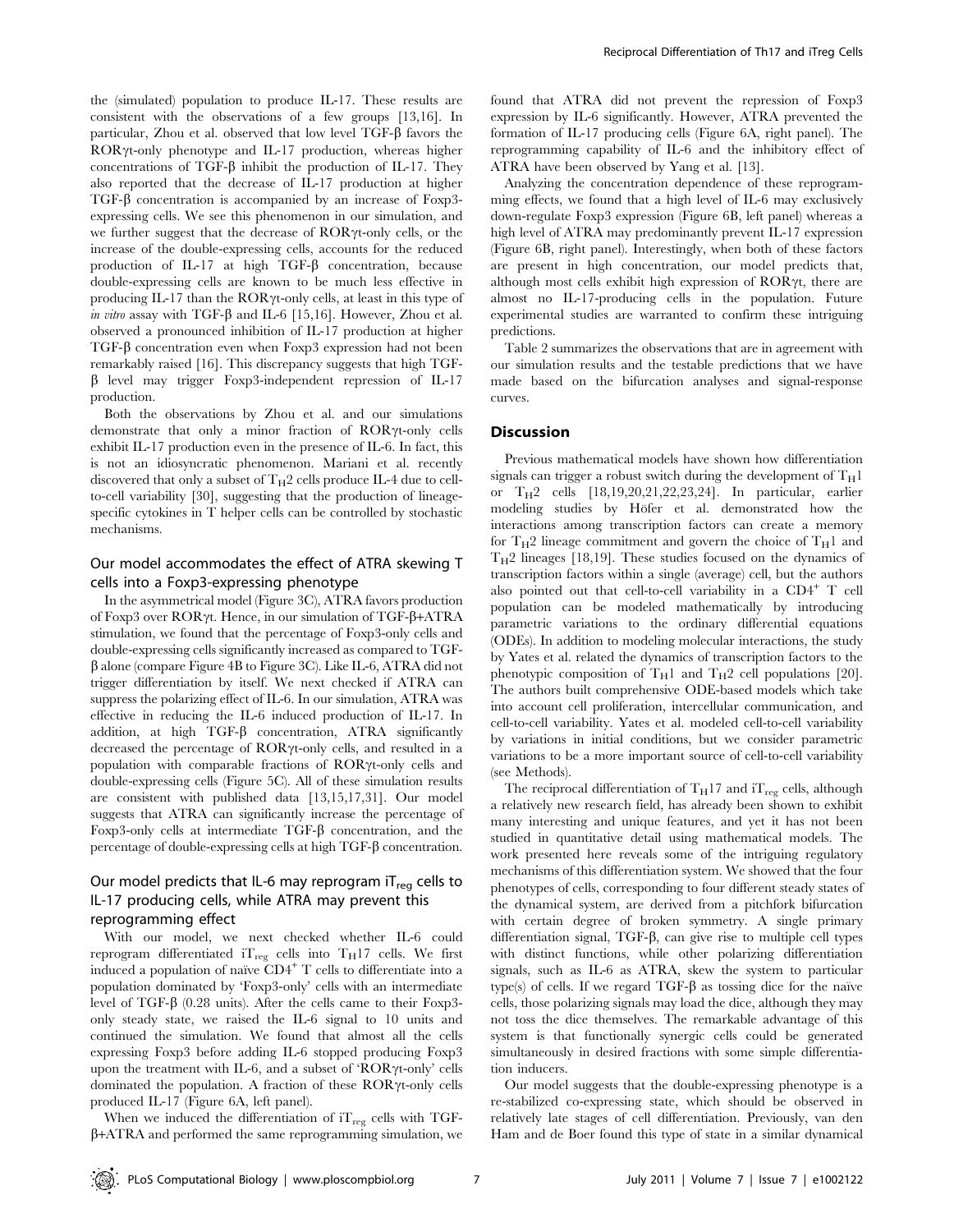

Figure 5. Effects of polarizing signals on the induced differentiation. Simulation of the asymmetric model (Figure 1C). Upper and middle panels: one-parameter bifurcation diagrams for the average cell. ROR<sub>Yt</sub> and Foxp3 steady state levels are plotted as functions of TGF-ß concentration. See the legend to Figure 3 for the interpretation of the curves. A. Cells treated with [IL-6] = 10 units together with the indicated amount of TGF- $\beta$ . B. Cells treated with [ATRA] = 1.5 units together with the indicated amount of TGF- $\beta$ . C. Cells treated with [IL-6] = 10 units and [ATRA] = 1.5 units together with the indicated amount of TGF-b. doi:10.1371/journal.pcbi.1002122.g005

system, although they chose parameter values to avoid this state for their system [24]. With perfectly symmetrical models, some other groups described a double-expressing state as an intermediate state before the decision making switch, corresponding to some bipotent precursor cells [27,32,33]. For the T<sub>H</sub>17-iT<sub>reg</sub> paradigm, it is also possible that these double-expressing cells are at an intermediate state that should be converted into singleexpressing cells at a later stage of the differentiation process. However, we do not favor this view for the following reasons. 1) A few studies have shown that the double-expressing cells are effective in repressing effector cell growth and/or secreting proinflammatory and anti-inflammatory cytokines [15,34]. It is not likely that a differentiation intermediate would perform any conspicuous function in the immune system. 2) There are a few reports demonstrating the conversion from  $iT_{reg}$  cells to doubleexpressing cells  $[13,14]$ , or from ROR $\gamma$ t-only cells to doubleexpressing cells [15], and to our knowledge it is not yet established that observable double-expressing cells can be converted into single-expressing cells. Assuming that differentiation from early stage to late stage is more readily to be observed than the 'dedifferentiation' process, these results indicate that the doubleexpressing cells might be at a differentiation stage later than the single-expressing states. 3) As shown in this report, there is a mathematical basis to support the double-expressing state appearing only at relatively high TGF- $\beta$  concentration and some late differentiation stage, and the model is in accord with most published experimental observations. In addition, we are aware that the double-expressing cells are also observed for  $iT_{reg}-T_H1$ and  $iT_{reg}T_H2$  paradigms [3]. Therefore, the framework presented here may be helpful for understanding  $i T_{reg}$  cells that express T-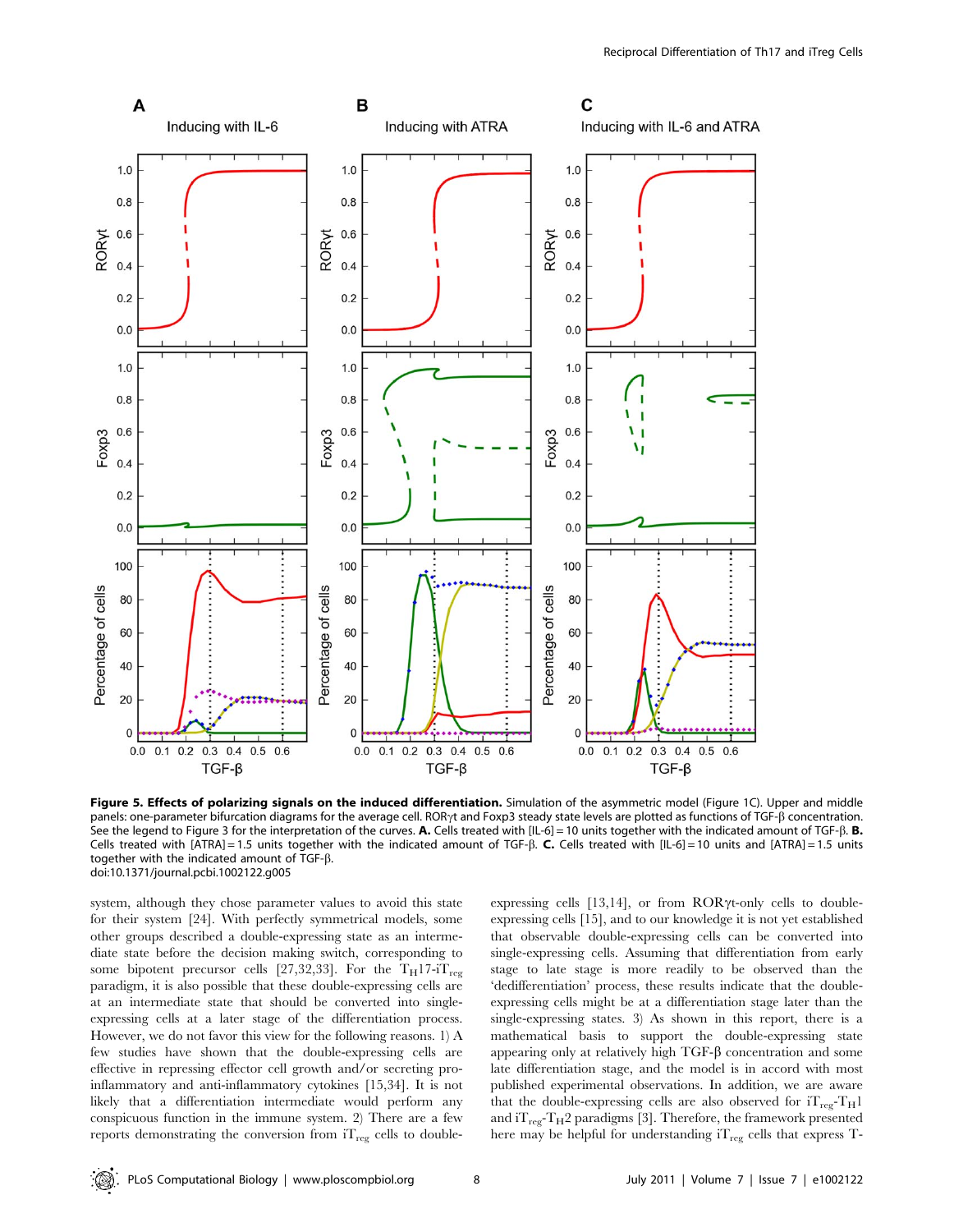

Figure 6. Reprogramming from  $iT_{reg}$  to  $T_H$ 17 in the presence of TGF- $\beta$ . A. Time course trajectories of simulated reprogramming effects. 1 time unit  $\approx$  1 h. [TGF- $\beta$ ] = 0 for t<10, and [TGF- $\beta$ ] = 0.28 for t>10. [IL-6] = 0 for t<80, and [IL-6] = 10 for t>80. At each time point, we plot the percentages of cells at the alternative steady states, using the same color scheme as in Figure 3. Left panel: no ATRA added. Right panel: 1.5 units of ATRA added together with TGF- $\beta$ . B. Analysis of concentration dependencies for simulations described in Panel A. X axis: amount of IL-6 used for reprogramming. Y axis: amount of ATRA used for initial induction of differentiation. Percentages of cells at steady state are shown according to a color gradient. Left panel: percentage of Foxp3-expressing cells at steady state. Right panel: percentage of IL-17-producing cells at steady state. doi:10.1371/journal.pcbi.1002122.g006

bet or GATA3 as well. Interestingly, conversion of Foxp3 expressing  $iT_{reg}$  cells to Foxp3/T-bet double-expressing cells has been reported [35]. In fact, these double-expressing cells may play very specific and indispensable roles in controlling inflammation. Chaudhry et al. have found that  $iT_{reg}$  cells require STAT3 for their suppressive function on  $T_H17$ , and not on other lineages [36]. Koch et al. discovered that the T-bet expression is required for the function of  $iT_{reg}$  cells during  $T_H1$ -mediated inflammation [35]. These results suggest that there are subpopulations of  $iT_{reg}$ cells expressing various master regulators of T helper cells, and they are tailored for different functions [3]. Therefore, the doubleexpressing cells might be terminally differentiated effectors performing specific suppressive functions. It is possible that the Foxp3-only cells, which mainly appear at low TGF- $\beta$  concentration, could serve as precursors or reservoir for different terminal effectors, in addition to their general suppressive functions.

Although the detailed physiological significance of this delicate differentiation system is yet to be discovered, Lochner et al. have already demonstrated in mice that, during infections and inflammation, the number of IL-17 producing  $\overline{ROR}\gamma t^+$  cells and double-expressing cells increased in remarkably comparable proportions [15]. This suggests the need for balance between different cell types in response to pathogenic challenges. A single differentiation network that gives rise to multiple phenotypes might be crucial for the maintenance of such balance. Furthermore, it is worth highlighting the common features shared by the  $T_H$ 17-i $T_{reg}$  differentiation system and the differentiation control systems of hematopoietic cells and of stem cells [27,28,37]. Functionally, these systems have the potential to generate multiple phenotypes in a single differentiation event, and these phenotypes may play synergic roles under certain physiological conditions. In addition, it has been shown that cell-to-cell variability within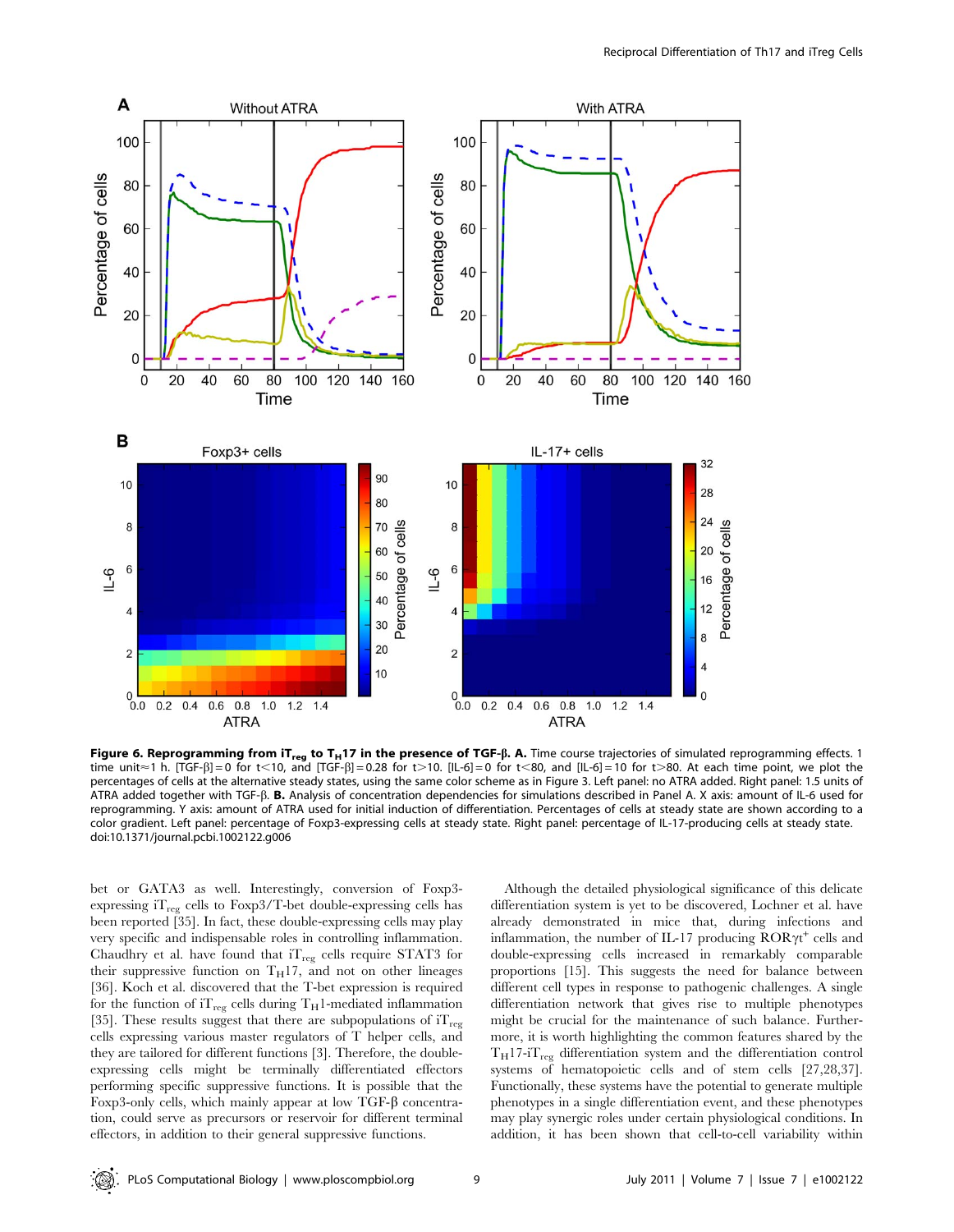Table 2. Simulation results and comparisons with published experimental results.

| <b>Experimental/simulation condition</b>                                                                                                                                                 | $TGF-\beta$ concentration | <b>Simulation result</b>                                                                                                                              | <b>Evidence</b>                 |
|------------------------------------------------------------------------------------------------------------------------------------------------------------------------------------------|---------------------------|-------------------------------------------------------------------------------------------------------------------------------------------------------|---------------------------------|
| Inducing differentiation from naïve<br>$CD4^+$ T cells with TGF- $\beta$ alone                                                                                                           | Intermediate              | Three phenotypes in comparable fractions                                                                                                              | Observed [16]                   |
|                                                                                                                                                                                          | Low-intermediate          | Low concentration of TGF- $\beta$ gives greater<br>percentage of Foxp3 expressing cells than<br>intermediate concentration.                           | Observed [16]                   |
|                                                                                                                                                                                          | High                      | ROR <sub>Y</sub> t-only and double-expressing<br>phenotypes in comparable fractions                                                                   | Observed [15]                   |
|                                                                                                                                                                                          | Low                       | Foxp3-only phenotype is the major<br>differentiated phenotype                                                                                         | Prediction                      |
|                                                                                                                                                                                          | From low to high          | Transition from Foxp3-only phenotype to<br>ROR <sub>Y</sub> t-only and double-expressing phenotypes                                                   | Prediction                      |
|                                                                                                                                                                                          | From high to low          | Transition from RORyt-only or double-expressing<br>phenotype to Foxp3-only phenotype                                                                  | Prediction                      |
| Inducing differentiation from<br>naïve CD4 <sup>+</sup> T cells with TGF- $\beta$ and IL-6                                                                                               | Intermediate              | Mostly RORyt phenotype, with a fraction<br>of cells producing IL-17                                                                                   | Observed [16]                   |
|                                                                                                                                                                                          | High                      | ROR <sub>Y</sub> t (major fraction) and double-expressing<br>(minor fraction) phenotypes                                                              | Observed [15]                   |
|                                                                                                                                                                                          | Low-intermediate-high     | Higher concentration of TGF- $\beta$ inhibits IL-17<br>production                                                                                     | Observed in more<br>extent [16] |
| Inducing differentiation from<br>naïve CD4 <sup>+</sup> T cells with TGF- $\beta$ and ATRA                                                                                               | Intermediate              | More Foxp3 expressing cells than<br>with $TGF-B$ alone                                                                                                | Observed [17]                   |
|                                                                                                                                                                                          | Intermediate              | Foxp3-only phenotype is the major<br>differentiated phenotype                                                                                         | Prediction                      |
|                                                                                                                                                                                          | High                      | Double-expressing phenotype is the<br>major differentiated phenotype                                                                                  | Prediction                      |
| Inducing differentiation from naïve<br>$CD4^+$ T cells with TGF- $\beta$ , IL-6 and ATRA                                                                                                 | High                      | ROR <sub>Y</sub> t-only and double-expressing phenotypes<br>in comparable fractions. IL-17 production<br>is much lower than with $TGF-\beta$ and IL-6 | Observed [15]                   |
| Inducing differentiation from naïve CD4 <sup>+</sup> T cells<br>to $iT_{\text{rea}}$ cells with TGF- $\beta$ , and reprogramming<br>the differentiated iT <sub>rea</sub> cells with IL-6 | Intermediate              | Foxp3 expressing cells are reduced, and IL-17<br>producing cells appear in significant fraction.                                                      | Observed [13]                   |
| Inducing differentiation from naïve CD4+ T<br>cells to $iT_{reg}$ cells with TGF- $\beta$ and ATRA, and<br>reprogramming the iT <sub>req</sub> cells with IL-6                           | Intermediate              | Foxp3 expressing cells are reduced, and no<br>significant number of IL-17 producing<br>cells can be observed.                                         | Observed [13]                   |
|                                                                                                                                                                                          | Intermediate              | Most cells are in 'poised' state at which RORyt<br>expression is high, but no IL-17 is produced.                                                      | Prediction                      |

doi:10.1371/journal.pcbi.1002122.t002

clonal populations makes significant contributions to the stochasticity of lineage choice in stem cells [38]. This is also concordant with our basic assumptions.

Pitchfork bifurcations (with broken symmetry) may be the underlying mechanism generating variable phenotypes in these dynamical control systems. We will not be surprised if other cell differentiation systems possess similar properties. Recently, Heinz et al discovered that the 'priming factor' PU.1, which is required for both macrophage and B cell differentiation, is responsible for creating some of the lineage specific epigenetic markers by itself [39]. Therefore, it is possible that these priming factors not only drive the differentiation event, but also help to create a heterogeneous population of cells.

One limitation of our model is the assumption that the high concentration of TGF- $\beta$  used by Lochner et al. is above the saturation concentration for TGF- $\beta$  signaling [15]. We are cautious about extrapolating our model to even higher TGF-b concentration because there is no available experimental result for us to compare with. In fact, it is possible that at even higher TGF- $\beta$  concentration either the ROR $\gamma$ t-only phenotype or the doubleexpressing phenotype dominates the population, and the conver-

sion between these two phenotypes might be possible by adjusting the concentration of TGF-β. Although Lochner et al. observed the conversion of  $ROR\gamma$ t-only cells into double-expressing cells at late time points of induced differentiation, we are not sure about the nature of this conversion: it could be a transition from a transient intermediate to a stable steady state; it could be a transition triggered by a slow increase of TGF- $\beta$  signaling in ROR $\gamma$ t cells, possibly mediated by paracrine signaling (see below); or it may be caused by slow fluctuations in the transcriptomes [38]. Nonetheless, when more experimental results become available, we should be able to pinpoint the missing pieces in this reciprocal differentiation system and make the mathematical model more helpful for our understanding of the system in detail.

Another limitation of this study is that we have neglected the effects of intercellular communication on the differentiation of  $CD4^+$  T cells. Cytokines secreted by T<sub>H</sub>1 and T<sub>H</sub>2 cells are known to influence the differentiation of neighboring T cells [40], and previous modeling work has highlighted the importance of these paracrine signaling effects [20]. Relevant to our work, the cytokines secreted by  $\rm T_H17$  and  $\rm iT_{reg}$  cells can influence the differentiation of a population of T cells, and this influence might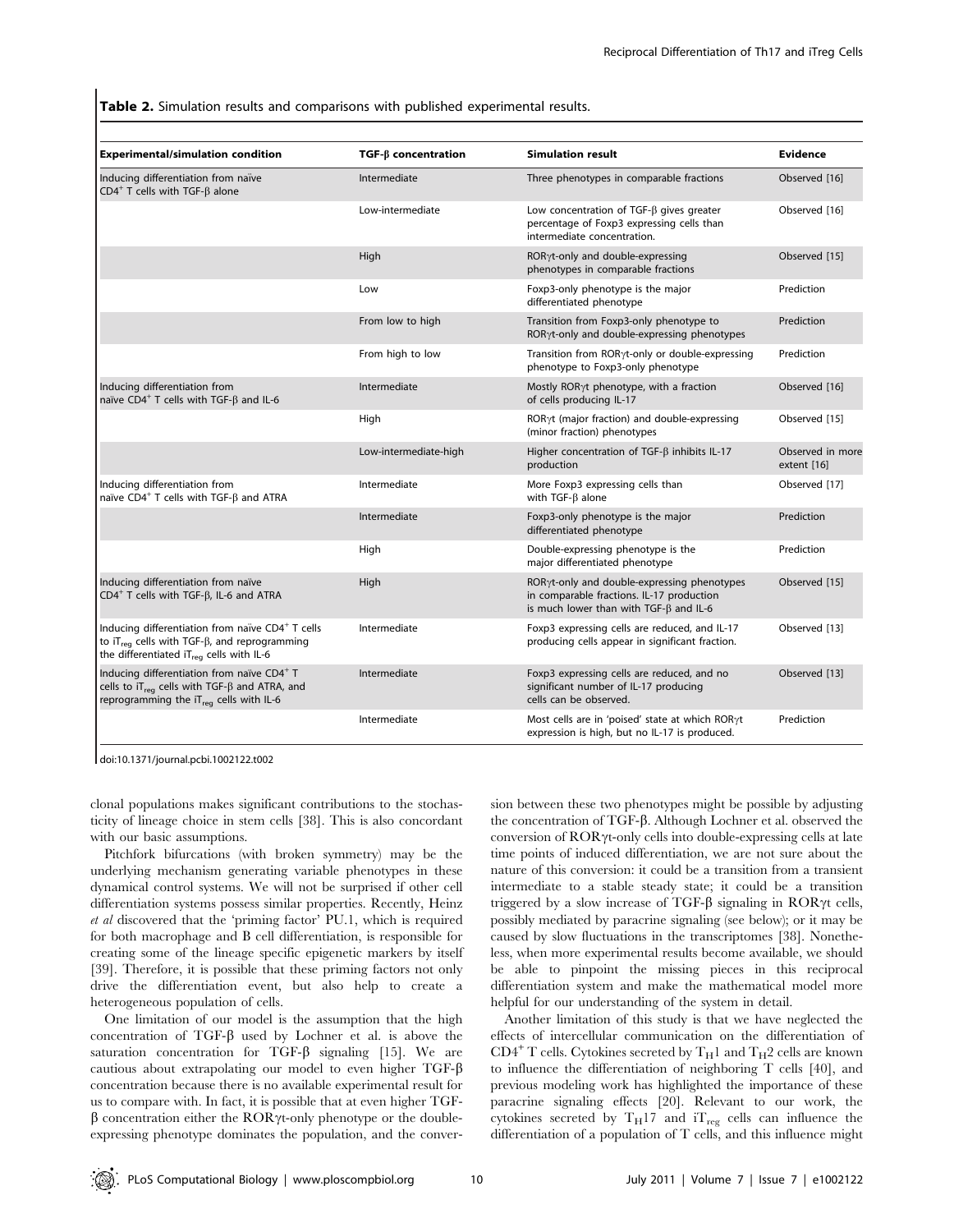be reflected in changes of the proportions of induced phenotypes. For example, both  $T_H17$  and  $T_{reg}$  cells can produce TGF- $\beta$ [41,42], which may increase the percentage of both type of cells, or induce the transition from single-expressing cells to doubleexpressing cells, and this may be causative for the transition observed by Lochner et al. [15]. However, it is not yet clear how important are paracrine signals via secreted cytokines compared to exogenous cytokine signals, with respect to  $T_H17$  and  $T_{reg}$ differentiation. We leave the consideration of these factors for future work.

In summary, we presented a novel mathematical model of  $T_H$ 17-i $T_{\text{rec}}$  differentiation. Based on the model, we show how TGF- $\beta$  can trigger the differentiation of naïve CD4<sup>+</sup> T cells into a heterogeneous population containing  $ROR\gamma$ t-only, Foxp3-only and double-expressing cells, and how polarizing signals can skew the differentiation to particular phenotype(s). The model suggests how the conversions among different phenotypes can be guided. Additionally, the model gives a new quantitative explanation for the double-expressing cells, which should appear only at a late stage of the differentiation process. Our model provides new insights into the regulatory mechanisms that underlie the molecular control of certain immune responses.

#### Methods

We constructed our mathematical model based on known interactions among key molecules in the differentiation system of  $T_H$ 17 and  $T_{reg}$  cells. For illustrative purposes, we first consider a 'symmetrical' model in which the lineages of  $T_H17$  and  $T_{reg}$  have identical corresponding interaction types and strengths. Then we added two intermediate proteins for transmitting  $TGF-\beta$  signals in this symmetrical model. Next, we modified our model so that it became asymmetrical, and we incorporated two other input signals. Using this last model, we compared our simulation results with some published experimental data and made several testable predictions.

In the symmetrical model (Figure 2A)  $TGF-\beta$  upregulates both  $ROR\gamma t$  and Foxp3, which has been demonstrated in a few published experiments [13,43]. The model includes the 'autoactivation' of both master regulators. Although there is no evidence for direct autoactivation of  $ROR\gamma t$  and  $Forp3$ , these relationships in our model represent known positive feedback loops in their respective pathways. One origin of these positive feedback loops is the epigenetic modifications observed in the promoter regions of ROR $\gamma$ t and Foxp3 in their respective lineages [44,45]. These epigenetic modifications recruit additional chromatin remodeling complexes that further stabilize those modifications and help to maintain the gene expression, thus forming positive feedback loops [46]. Additionally, master regulators can enhance their own production by autocrine effects. For example,  $ROR\gamma t$  can induce production of IL-21 and IL-23 which further stimulate the expression of  $ROR\gamma t$ , as suggested by Murphy and Stokinger [47]. The symmetric model also includes the cross-inhibition interactions between Foxp3 and ROR $\gamma$ t. Inhibition of Foxp3 by ROR $\gamma$ t is supported by the recent discovery that  $ROR\gamma t$  acts as a transcriptional repressor of Foxp3 by binding to its promoter [48]. Although a few reports suggest a functional inhibition of  $ROR\gamma t$ by Foxp3 [13,16,49], the presence of Foxp3 was shown to have no pronounced effect on the expression of  $ROR\gamma t$  [50]. Our symmetrical model includes the inhibition of  $ROR\gamma t$  by Foxp3, but we relaxed this assumption in our model with broken symmetry.

In the first version of our symmetrical model, TGF- $\beta$  directly activates  $ROR\gamma t$  and Foxp3. In the second version, we added intermediate proteins between  $TGF- $\beta$  and the master regulators.$ It is known that Smad2, Smad3 and Smad4 mediate the TGF-binduced upregulation of Foxp3 [51,52], but the Smad proteins are dispensable for upregulation of  $ROR\gamma t$ . It is still unclear how the TGF- $\beta$  signal is transmitted to ROR $\gamma$ t [52]. Thus, in Figure 1B, we introduce a generalized 'Smad' intermediate between TGF-b and Foxp3 and an 'unknown intermediate' between  $TGF-\beta$  and  $ROR\gamma t$ .

The model with broken symmetry also includes IL-17, which is activated by  $ROR\gamma t$  and  $STAT3$ , and deactivated by Foxp3 and ATRA [8,13,16,29,53]. As a polarizing signal, IL-6 stimulates  $ROR\gamma t$  and IL-17 production, and represses Foxp3 expression through the STAT3 pathway [54]. Conversely, ATRA upregulates Foxp3, downregulates  $ROR\gamma t$ , and inhibits IL-17 production [17,31]. These relations are all included in our model with broken symmetry (Figure 2C).

To model the  $\rm T_H17\mbox{-}iT_{reg}$  reciprocal-differentiation system, we use a generic form of ordinary differential equations (ODEs) that describe both gene expression and protein interaction networks [55,56,57]. Each ODE in our model has the form:

$$
\frac{dX_i}{dt} = \gamma_i (F(\sigma_i W_i) - X_i)
$$

$$
F(\sigma W) = \frac{1}{1 + e^{-\sigma W}}
$$

$$
W_i = (\omega_i^o + \sum_j^N \omega_{j \to i} X_j)
$$

$$
i = 1, ..., N
$$

 $X_i$  is the activity or concentration of protein *i*.  $X_i(t)$  changes on a time scale =  $1/\gamma_i$ .  $X_i(t)$  relaxes toward a value determined by the sigmoidal function, F, which has a steepness set by  $\sigma_i$ . The basal value of  $F$ , in the absence of any influencing factors, is determined by  $\omega_i^o$ . The coefficients  $\omega_{j\rightarrow i}$  determine the influence of protein j on protein i. N is the total number of proteins in the network. For example, the pair of ODEs for the first symmetrical model are:

$$
\frac{d[ROR\gamma t]}{dt} = \gamma_{ROR\gamma t} \left( \frac{1}{1 + e^{-\sigma_{ROR\gamma t}W_{ROR\gamma t}}} - [ROR\gamma t] \right)
$$
  
where

 $W_{\text{ROR}\gamma t} = \omega_{\text{ROR}\gamma t}^{\text{o}} + \omega_{\text{ROR}\gamma t \rightarrow \text{ROR}\gamma t}[\text{ROR}\gamma t] +$ 

 $\omega_{\text{Foxp3}\rightarrow \text{ROR}\gamma t}[\text{Foxp3}] + \omega_{\text{TGF}\beta \rightarrow \text{ROR}\gamma t}[\text{TGF}\beta]$ 

$$
\frac{\text{d}[\text{Foxp3}]}{\text{d}t} = \gamma_{\text{Foxp3}} \left( \frac{1}{1 + e^{-\sigma_{\text{Foxp3}}} W_{\text{Foxp3}}} - [\text{Foxp3}] \right)
$$

where

$$
W_{\text{Foxp3}} = \omega_{\text{Foxp3}}^{\circ} + \omega_{\text{Foxp3}} + \omega_{\text{Foxp3}}[\text{Foxp3}] +
$$
  

$$
\omega_{\text{ROR}\gamma \to \text{Foxp3}}[\text{ROR}\gamma t] + \omega_{\text{TGFB} \to \text{Foxp3}}[\text{TGF}\beta]
$$

All variables and parameters are dimensionless. One time unit in our simulations corresponds to approximately 1 hour.

All simulations and bifurcation analyses were performed with PyDSTool, a software environment for dynamical systems [58]. In the Supplementary Information we provide a Python module file (Text S1) for PyDSTool that completely defines the ODEs we are solving in each case, and an example script (Text S2) to reproduce bifurcation diagrams shown in Figure 4A.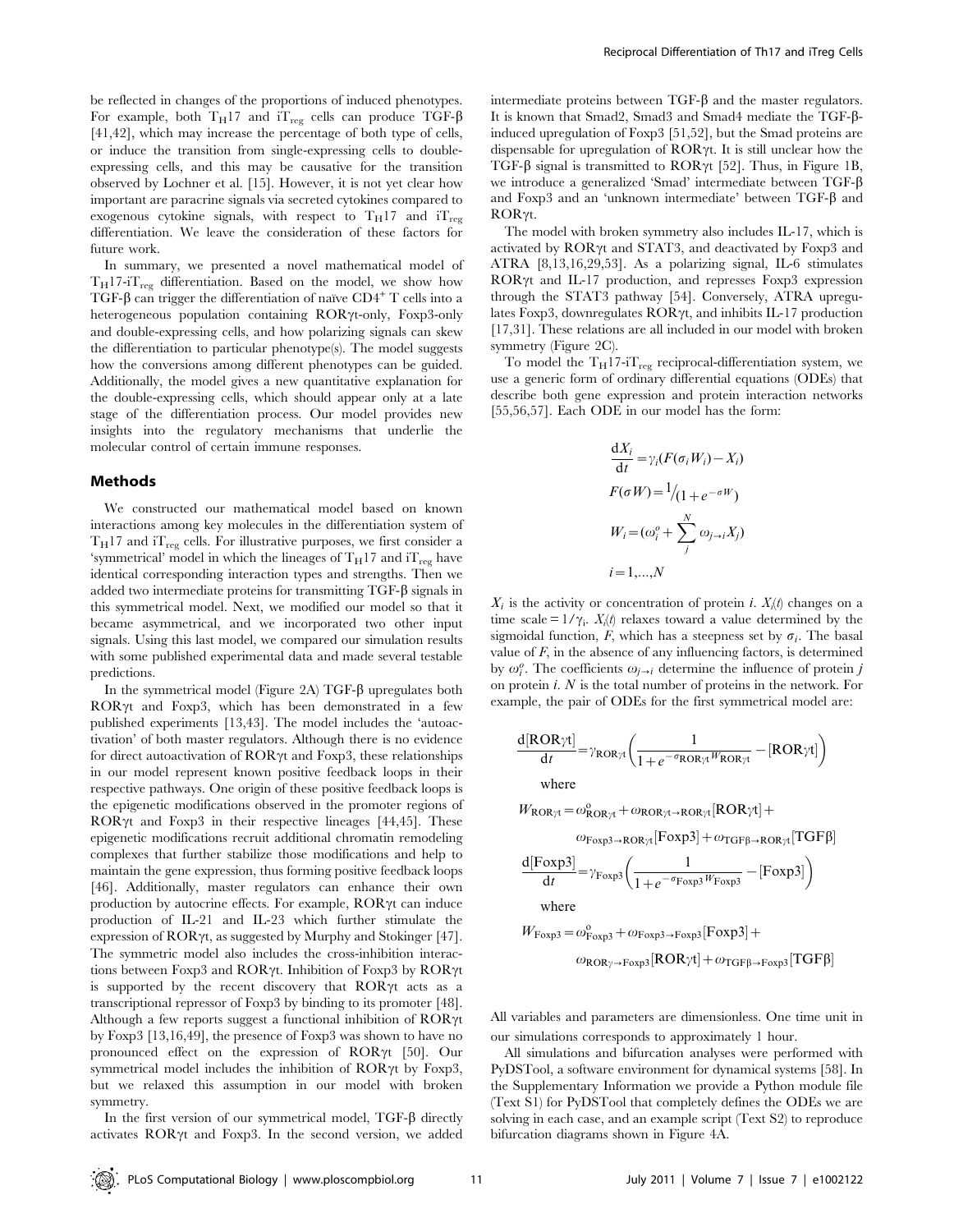All the experimental results to which our model has been compared were obtained with differentiation assays that lasted 2–5 days, and these results are essentially consistent from one experiment to another. Thus, we assumed that the observed, differentiated cell phenotypes after 2–5 days are representative of stable steady states in our model.

We have chosen to use generic (phenomenological) ODEs instead of a more detailed kinetic model of the biochemical reaction network because we lack sufficient mechanistic and kinetic information on the molecular interactions in the  $T_H$ 17-i $T_{reg}$ reciprocal-differentiation system. To build a detailed biochemical model, based on mass-action or Michaelis-Menten kinetics, would require us to make many assumptions on the underlying mechanism and rate constants with little or no experimental evidence to back up these assumptions. In such a case, a phenomenological model seems more appropriate to us. A similar approach has been adopted in earlier theoretical studies of T cell differentiation by Mendoza and Xenarios [22], who used a sigmoidal function similar to our  $F(\sigma W)$ , and by van den Ham and de Boer [21], who used Hill functions in place of our  $F(\sigma W)$ . To be sure that our results are not overly dependent on our mathematical approach, we have re-formulated our 'symmetrical model without intermediates' using Hill functions and confirmed that the model exhibits four types of stable steady states as  $[TGF\beta]$  is varied. The basic features of the bifurcation diagrams and signal-response curves are similar, regardless of which formalism is used (details available upon request).

To account for cell-to-cell variability in a population, we made many simulations of the system of ODEs, each time with a slightly different choice of parameter values, to represent slight differences from cell to cell. We assumed that the value of each parameter conforms to a normal distribution with  $CV = 0.05$  ( $CV = \text{coeffi}$ cient of variation = standard deviation/mean). The mean value that we specified for each parameter distribution is also referred as the 'basal' value of that parameter (see Table 1). In our bifurcation analysis of the dynamical system, we consider an imaginary cell that adopts the basal value for each of its parameters, and we define this cell as the 'average' cell. Note that none of the cells in our simulated population is likely to be this average cell, because every parameter value is likely to deviate a little  $(CV = 5\%)$  from the basal value. Note, in addition, that our simulations sample a volume of parameter space around the 'average' cell, thereby probing the sensitivity/robustness of the differentiation process. Because we are varying all parameters simultaneously and randomly, this procedure is more indicative of robust behavior than standard sensitivity analysis, which involves estimating the partial derivative of some output property (e.g., steady state level of Foxp3) with respect to each parameter separately.

In order to simulate the induced differentiation process, we first solved the ODEs numerically with some small initial values of [ROR $\gamma t$ ] and [Foxp3] state and with [TGF- $\beta$ ] = 0 (and, if applicable, other input signals, e.g. IL-6 and ATRA, = 0 as well). After a short period of time, each simulated cell will find its own, stable  $\text{ROR}\gamma\text{t}^{\text{low}}\text{Foxp3}^{\text{low}}$  steady state, corresponding to a naïve  $CD4^+$  T cell. Next, we changed [TGF- $\beta$ ] (and other input signals, if applicable) to a certain positive value and continued the numerical simulation. By the end of the simulation, each cell arrives at its corresponding 'induced' phenotype, which might vary from cell to cell because of the parametric variability of the population. To simulate the reprogramming effect, the concentration of IL-6 was raised after the cells were stabilized in the differentiated state. We made the simple definition that a protein is expressed when its level is greater than 0.5 units.

To check the effect of TGF- $\beta$  concentration on the induced phenotypes, we ran a series of simulations for a group of 1000 cells

with various values of  $[TGF- $\beta$ ]$  and plotted the percentages of cells that adopt each terminal phenotype, in order to generate a 'signalresponse' curve for a population of cells. Note that this signalresponse curve could only represent a series of induced differentiation experiments with various  $TGF- $\beta$  concentrations$ instead of a single experiment with increasing concentration of  $TGF- $\beta$ .$ 

Our simulations of cell-to-cell variability are based on the assumptions that each cell follows a deterministic trajectory but that cells differ from one another in the precise values of the kinetic parameters that govern the deterministic trajectory. A similar approach was adopted by Höfer et al. in their model of transcriptional regulation of T lymphocytes [18]. An alternative view of stochasticity assumes that all cells are identical in terms of kinetic constants but they follow unique stochastic trajectories because of random fluctuations in the numbers of molecules of the dynamic variables. The truth is most likely a combination of these effects (parameter variation and molecular fluctuations), but we have adopted the parameter-variation approach for several reasons. First of all, we lack the sort of molecular details (e.g., the numbers of molecules of regulatory species per cell) needed for accurate stochastic simulations of molecular fluctuations. Second, it is unlikely that T cells are identical with respect to parameter values, and there is experimental evidence to the contrary. Peripheral naïve T cells undergo a complex developmental process in the thymus, where they likely inherit many stable cell-to-cell differences, possibly because of the great diversity of T cell receptor specificities generated by VJ or V(D)J recombination. Experiments on T cell differentiation are done by selecting cells with some common characteristics, but they may nonetheless differ in many other respects. Even monoclonal populations of mammalian cells (derived from a single progenitor cell) exhibit a distribution of properties that can affect cell fate determination [38]. Nonetheless, to be sure that our results are not overly dependent on our view of cell-to-cell variability, we have reformulated our 'symmetrical model without intermediates' as a pair of stochastic differential equations with additive white noise and confirmed that the SDEs generate signal-response curves similar to our results in Fig. 4A, bottom panel (details available upon request).

It is also reasonable to attribute variability among cells to different initial conditions for each simulation of the governing ODEs, as suggested by Yates et al. [20]. Since variations of initial conditions can also bias cells toward different phenotypes, we presume that this strategy will produce results similar to our own.

#### Supporting Information

Text S1 A module file that defines the ODEs for the three models. This is a Python module file that specifies the equations and the parameter values for the three models discussed in the paper. They can be used as inputs for simulations and analyses with PyDSTool.

(TXT)

Text S2 An example script for generating bifurcation diagrams. This is a Python script file that produces the 1 parameter bifurcation diagram shown in Figure 4A. It requires PyDSTool and the module file that defines the ODEs (Text S1). (TXT)

#### Author Contributions

Conceived and designed the experiments: TH JX LL JJT. Performed the experiments: TH. Analyzed the data: TH JX LL JJT. Wrote the paper: TH LL JJT.